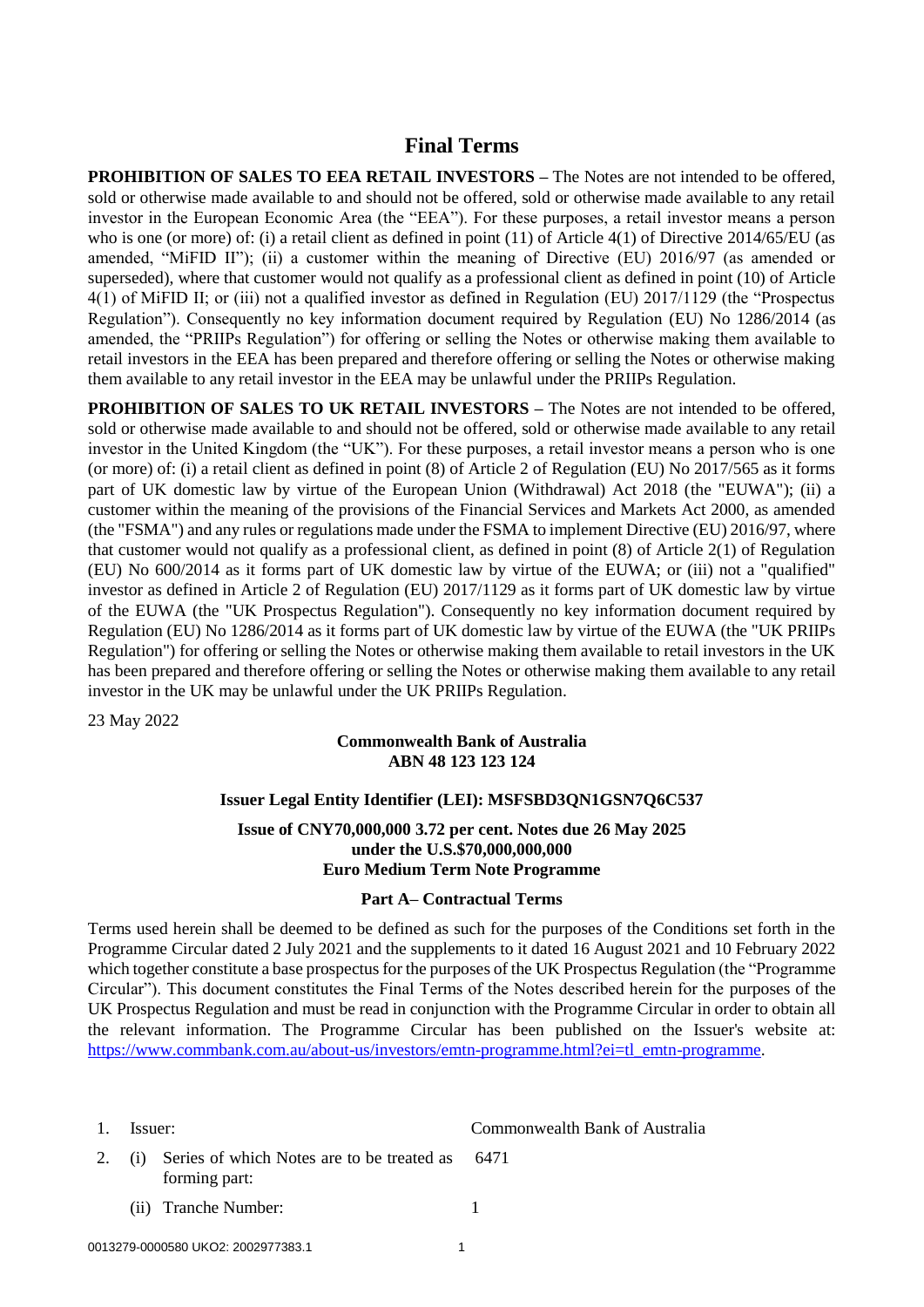|    | (iii) Date on which the Notes will be<br>consolidated and form a single Series:                                   | Not Applicable                                                                                                                                                     |
|----|-------------------------------------------------------------------------------------------------------------------|--------------------------------------------------------------------------------------------------------------------------------------------------------------------|
| 3. | Specified Currency or Currencies:                                                                                 | CNY (Offshore Renminbi)                                                                                                                                            |
| 4. | <b>Aggregate Nominal Amount:</b>                                                                                  |                                                                                                                                                                    |
|    | Series:<br>(i)                                                                                                    | CNY70,000,000                                                                                                                                                      |
|    | (ii) Tranche:                                                                                                     | CNY70,000,000                                                                                                                                                      |
| 5. | <b>Issue Price:</b>                                                                                               | 100 per cent. of the Aggregate Nominal Amount                                                                                                                      |
| 6. | <b>Specified Denominations:</b><br>(i)                                                                            | CNY1,000,000                                                                                                                                                       |
|    | (in relation to<br>(ii) Calculation Amount<br>calculation of interest on Notes in global<br>form see Conditions): | CNY1,000,000                                                                                                                                                       |
| 7. | <b>Issue Date:</b><br>(i)                                                                                         | 26 May 2022                                                                                                                                                        |
|    | (ii) Interest Commencement Date:                                                                                  | <b>Issue Date</b>                                                                                                                                                  |
| 8. | <b>Maturity Date:</b>                                                                                             | 26 May 2025                                                                                                                                                        |
| 9. | <b>Interest Basis:</b>                                                                                            | 3.72 per cent. Fixed Rate                                                                                                                                          |
|    | 10. Redemption/Payment Basis:                                                                                     | Subject to any purchase and cancellation or early<br>redemption, the Notes will be redeemed on the<br>Maturity Date at 100.00 per cent. of their nominal<br>amount |
|    | 11. Change of Interest Basis:                                                                                     | Not Applicable                                                                                                                                                     |
|    | 12. Put/Call Options:                                                                                             | Not Applicable                                                                                                                                                     |
|    |                                                                                                                   |                                                                                                                                                                    |

# **PROVISIONS RELATING TO INTEREST (IF ANY) PAYABLE**

|        | 13. Fixed Rate Note Provisions                                                                                            | Applicable                                                                              |
|--------|---------------------------------------------------------------------------------------------------------------------------|-----------------------------------------------------------------------------------------|
| (i)    | Rate of Interest:                                                                                                         | 3.72 per cent. per annum payable annually in arrear                                     |
| (ii)   | (A) Interest Payment Date(s):                                                                                             | 26 May in each year, commencing on 26 May 2023<br>up to and including the Maturity Date |
|        | (B) Fixed Interest Periods:                                                                                               | Adjusted                                                                                |
|        | (iii) Fixed Coupon Amount(s) for Notes in<br>definitive form (and in relation to Notes in<br>global form see Conditions): | Not Applicable                                                                          |
|        | (iv) Business Day Convention:                                                                                             | Modified Following                                                                      |
| (v)    | Additional Business Centre(s):                                                                                            | Hong Kong, New York, London, Sydney, Beijing                                            |
|        | (vi) Calculation to be on a Calculation Amount<br>Basis:                                                                  | Not Applicable                                                                          |
|        | (vii) Broken Amount(s) for Notes in definitive<br>form (and in relation to Notes in global<br>form see Conditions):       | Not Applicable                                                                          |
| (viii) | Day Count Fraction:                                                                                                       | Actual/365 (Fixed), adjusted                                                            |
|        | $(ix)$ Determination Date $(s)$ :                                                                                         | Not Applicable                                                                          |
|        |                                                                                                                           |                                                                                         |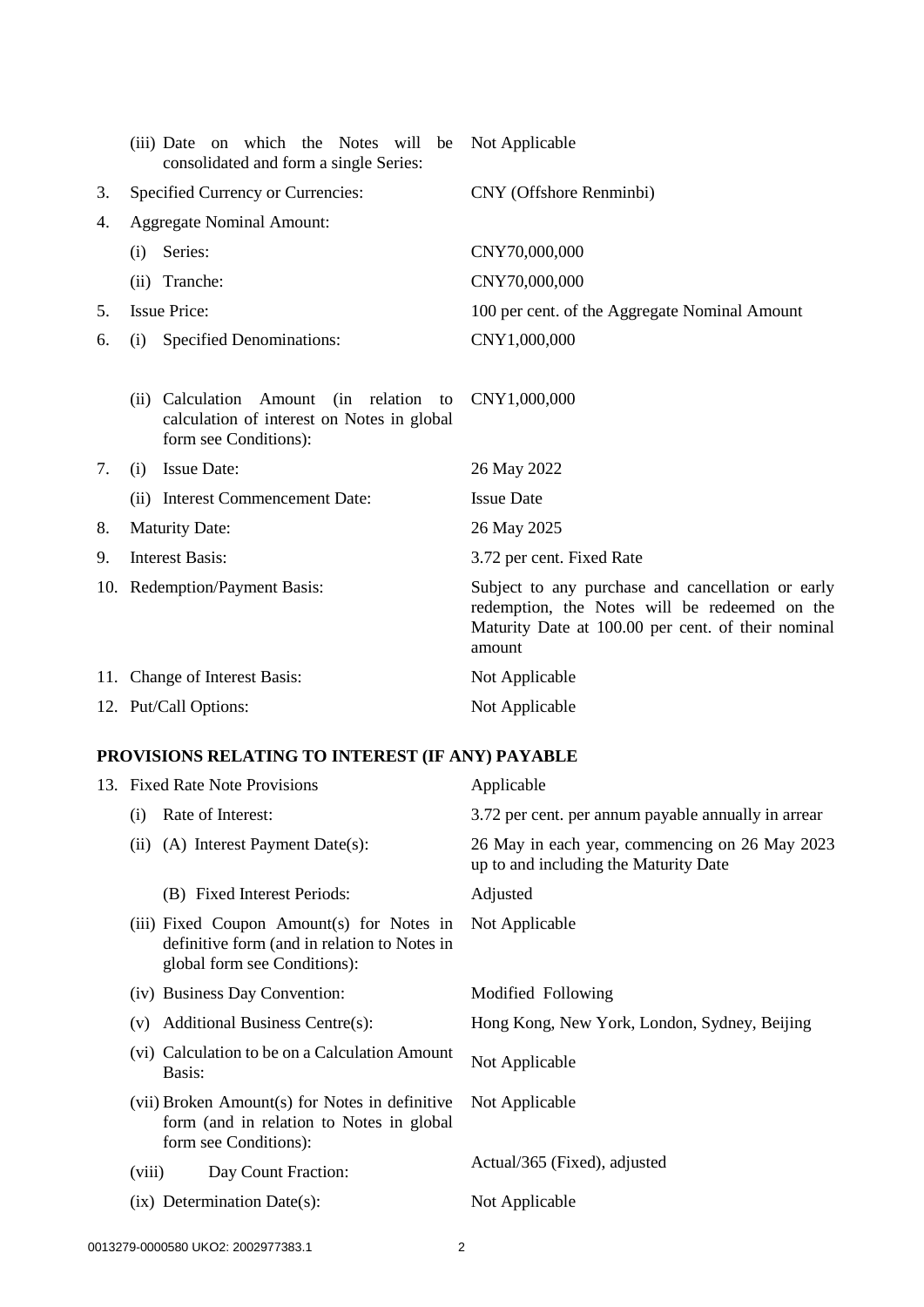|                                                   | 14. Floating Rate Note Provisions                                                                             | Not Applicable                                                                                                                                            |  |
|---------------------------------------------------|---------------------------------------------------------------------------------------------------------------|-----------------------------------------------------------------------------------------------------------------------------------------------------------|--|
|                                                   | 15. Zero Coupon Note Provisions                                                                               | Not Applicable                                                                                                                                            |  |
|                                                   | PROVISIONS RELATING TO REDEMPTION                                                                             |                                                                                                                                                           |  |
|                                                   | 16. Issuer Call:                                                                                              | Not Applicable                                                                                                                                            |  |
|                                                   | 17. Investor Put:                                                                                             | Not Applicable                                                                                                                                            |  |
|                                                   | 18. Final Redemption Amount:                                                                                  | CNY1,000,000 per Calculation Amount                                                                                                                       |  |
|                                                   | 19. Early Redemption<br>Amount<br>payable<br>on<br>redemption for taxation reasons or on event of<br>default: | CNY1,000,000 per Calculation Amount/Condition<br>$6(f)$ shall apply                                                                                       |  |
| <b>GENERAL PROVISIONS APPLICABLE TO THE NOTES</b> |                                                                                                               |                                                                                                                                                           |  |
|                                                   | 20. Form of Notes:                                                                                            | <b>Bearer Notes:</b>                                                                                                                                      |  |
|                                                   |                                                                                                               | Temporary Bearer Global Note exchangeable for a<br>Permanent Bearer Global Note which is exchangeable<br>for Definitive Notes only upon an Exchange Event |  |
|                                                   | 21. Payment Business Day Convention                                                                           | Modified Following Business Day Convention                                                                                                                |  |
|                                                   | 22. Additional Financial Centre(s):                                                                           | Hong Kong, New York, London, Sydney, Beijing                                                                                                              |  |
|                                                   | 23. Talons for future Coupons to be attached to<br>Definitive Notes:                                          | No                                                                                                                                                        |  |
| PROVISIONS APPLICABLE TO RMB NOTES                |                                                                                                               |                                                                                                                                                           |  |
|                                                   | 24. RMB Currency Event:                                                                                       | Not Applicable                                                                                                                                            |  |
|                                                   | 25. Spot Rate (if different from that set out in<br>Condition 7(1)):                                          | Not Applicable                                                                                                                                            |  |
|                                                   | 26. Party responsible for calculating the Spot Rate:                                                          | Not Applicable                                                                                                                                            |  |
|                                                   | 27. Relevant Currency (if different from that in<br>Condition $7(l)$ ):                                       | Not Applicable                                                                                                                                            |  |
|                                                   | 28. RMB Settlement Centre(s):                                                                                 | Hong Kong                                                                                                                                                 |  |
|                                                   |                                                                                                               |                                                                                                                                                           |  |

## **DISTRIBUTION**

29. Additional selling restrictions: Not Applicable

# Signed on behalf of **Commonwealth Bank of Australia:**

| Duly authorised |  |
|-----------------|--|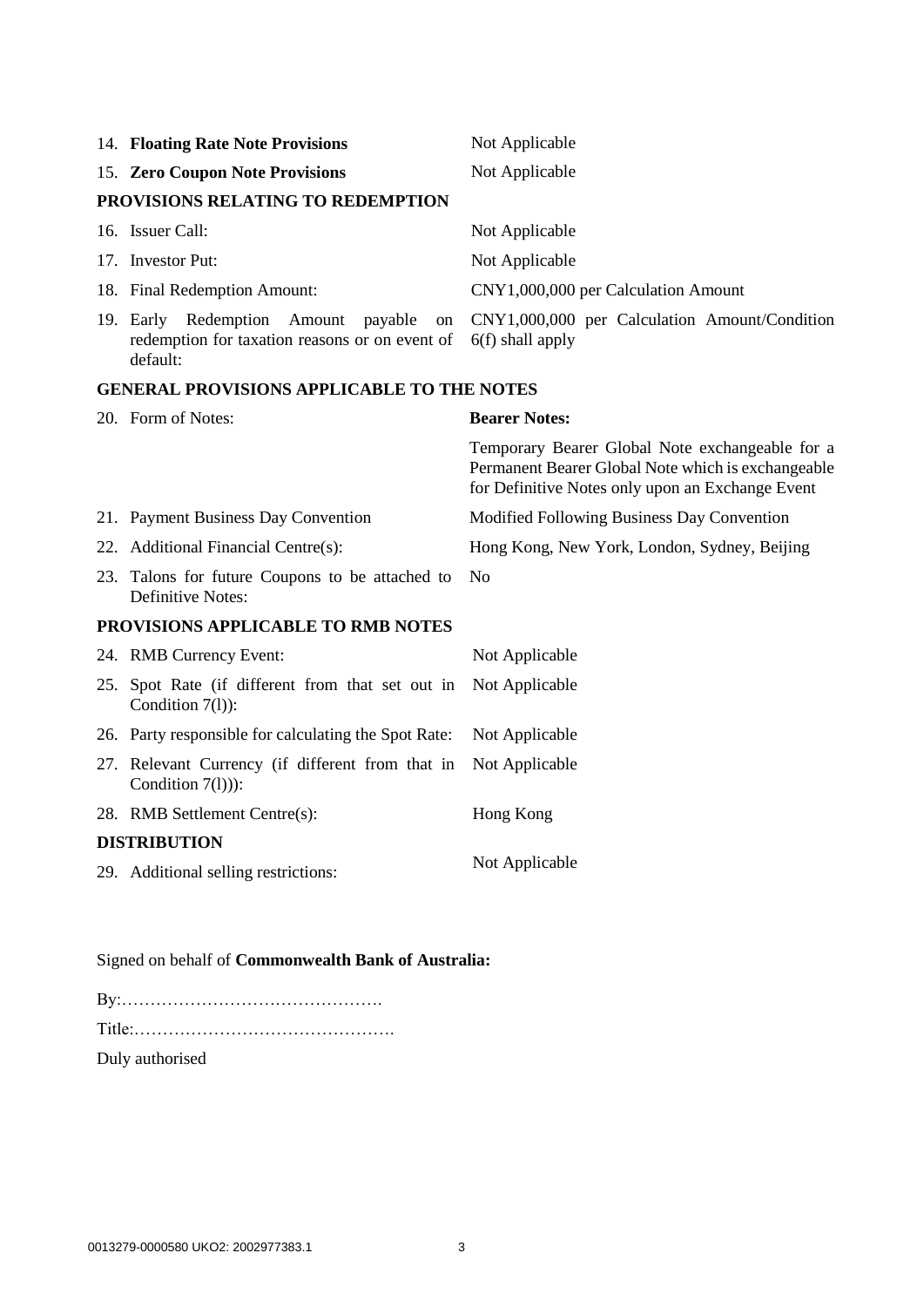#### **Part B– Other Information**

#### **1. LISTING AND ADMISSION TO TRADING**

|    | (i) | Listing and admission to trading:                                          | Application is expected to be made by the Issuer (or<br>on its behalf) for the Notes to be admitted to trading<br>on the London Stock Exchange's main market and,<br>to be listed on the Official List of the FCA with effect<br>from on or around the Issue Date. |
|----|-----|----------------------------------------------------------------------------|--------------------------------------------------------------------------------------------------------------------------------------------------------------------------------------------------------------------------------------------------------------------|
|    |     | (ii) Estimate of total expenses related to GBP500<br>admission to trading: |                                                                                                                                                                                                                                                                    |
| 2. |     | <b>RATINGS</b>                                                             |                                                                                                                                                                                                                                                                    |

The Notes to be issued have not been rated.

#### **3. REASONS FOR THE OFFER AND ESTIMATED NET PROCEEDS**

- (i) Reasons for the offer: See "Use of Proceeds" in the Programme Circular
- (ii) Estimated net proceeds: CNY70,000,000

### **4. INTERESTS OF NATURAL AND LEGAL PERSONS INVOLVED IN THE ISSUE**

Save for any fees payable to Mizuho Securities Asia Limited (the "Dealer"), so far as the Issuer is aware, no person involved in the issue of the Notes has an interest material to the offer. The Dealer and its affiliates have engaged, and may in the future engage, in investment banking and/or commercial banking transactions with, and may perform other services for, the Issuer and its affiliates in the ordinary course of business.

#### **5. YIELD**

Indication of Yield:  $3.72$  per cent. per annum

The yield is calculated at the Issue Date on the basis of the Issue Price. It is not an indication of future yield.

#### **6. OPERATIONAL INFORMATION**

| ISIN:<br>(i)                         | XS2485815067                                                                                                                                                                                                                   |
|--------------------------------------|--------------------------------------------------------------------------------------------------------------------------------------------------------------------------------------------------------------------------------|
| (ii) Common Code:                    | 248581506                                                                                                                                                                                                                      |
| (iii) CFI Code:                      | DTFXFB, as set out on the website of the Association<br>of National Numbering Agencies (ANNA) or<br>alternatively sourced from the responsible National<br>Numbering Agency that assigned the ISIN                             |
| $(iv)$ FISN:                         | COMMNW.BK(AU)/3.72 MTN 20250526, as set<br>out on the website of the Association of National<br>Numbering Agencies (ANNA) or alternatively<br>sourced from the responsible National Numbering<br>Agency that assigned the ISIN |
| <b>CMU</b> Instrument Number:<br>(v) | Not Applicable                                                                                                                                                                                                                 |